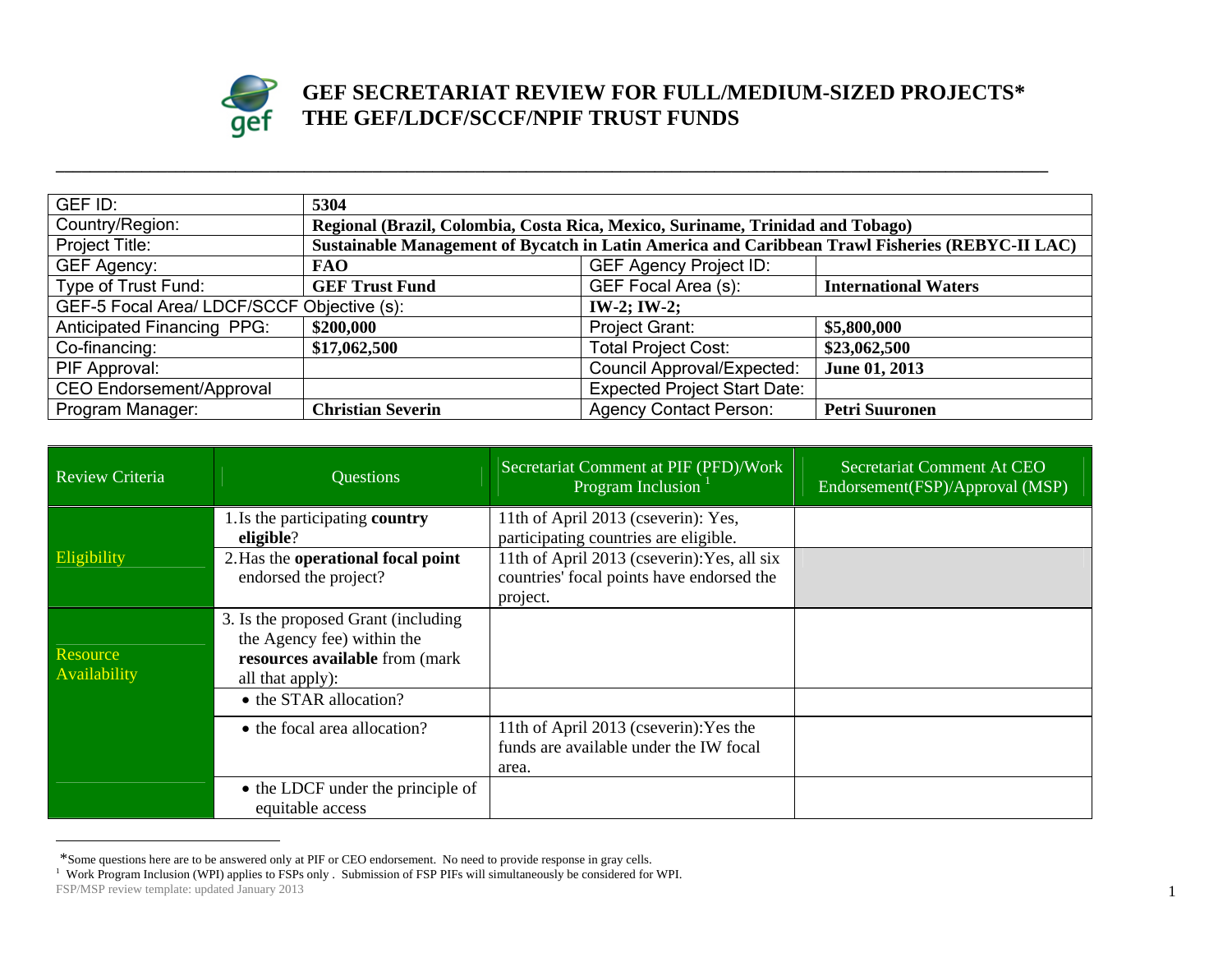| <b>Review Criteria</b>     | Questions                                                                                                                                                                                                                                                                                                                                                                                                                                                                                                                                                                                                  | Secretariat Comment at PIF (PFD)/Work<br>Program Inclusion                                                                                                                                                                                                                                      | Secretariat Comment At CEO<br>Endorsement(FSP)/Approval (MSP) |
|----------------------------|------------------------------------------------------------------------------------------------------------------------------------------------------------------------------------------------------------------------------------------------------------------------------------------------------------------------------------------------------------------------------------------------------------------------------------------------------------------------------------------------------------------------------------------------------------------------------------------------------------|-------------------------------------------------------------------------------------------------------------------------------------------------------------------------------------------------------------------------------------------------------------------------------------------------|---------------------------------------------------------------|
|                            | • the SCCF (Adaptation or<br>Technology Transfer)?<br>• the Nagoya Protocol Investment<br>Fund<br>• focal area set-aside?                                                                                                                                                                                                                                                                                                                                                                                                                                                                                  |                                                                                                                                                                                                                                                                                                 |                                                               |
| <b>Strategic Alignment</b> | 4. Is the project aligned with the<br>focal area/multifocal areas/<br><b>LDCF/SCCF/NPIF results</b><br>framework and strategic<br>objectives?<br>For BD projects: Has the project<br>explicitly articulated which Aichi<br>$Target(s)$ the project will help<br>achieve and are SMART<br>indicators identified, that will be<br>used to track progress toward<br>achieving the Aichi target(s).<br>5. Is the project consistent with the<br>recipient country's national<br>strategies and plans or reports<br>and assessments under relevant<br>conventions, including NPFE,<br>NAPA, NCSA, NBSAP or NAP? | 11th of April 2013 (cseverin): Yes, the<br>project and its suggested activities are<br>aligned with the IW focal area.<br>11th of April 2013 (cseverin): Yes, the<br>suggested project and its activities are<br>consistent with the national strategies of<br>the six participating countries. |                                                               |
|                            | 6. Is (are) the <b>baseline</b> $project(s)$ ,<br>including problem(s) that the<br>baseline project(s) seek/s to<br>address, sufficiently described and<br>based on sound data and<br>assumptions?                                                                                                                                                                                                                                                                                                                                                                                                         | 11th of April 2013 (cseverin): Yes the<br>baseline projects are based on sound data<br>and assumptions.                                                                                                                                                                                         |                                                               |
|                            | 7. Are the components, outcomes<br>and outputs in the project<br>framework (Table B) clear,<br>sound and appropriately detailed?                                                                                                                                                                                                                                                                                                                                                                                                                                                                           | 11th of April 2013 (cseverin): Yes,<br>however, there is scope for improvement<br>and for including stronger idicators, that<br>among others will be easier to quantify.<br>Please do that at the time of CEO<br>endorsement.                                                                   |                                                               |
| <b>Project Design</b>      |                                                                                                                                                                                                                                                                                                                                                                                                                                                                                                                                                                                                            | However, please do include wording to<br>the effect that 1% of the GEF grant will                                                                                                                                                                                                               |                                                               |

FSP/MSP review template: updated January 2013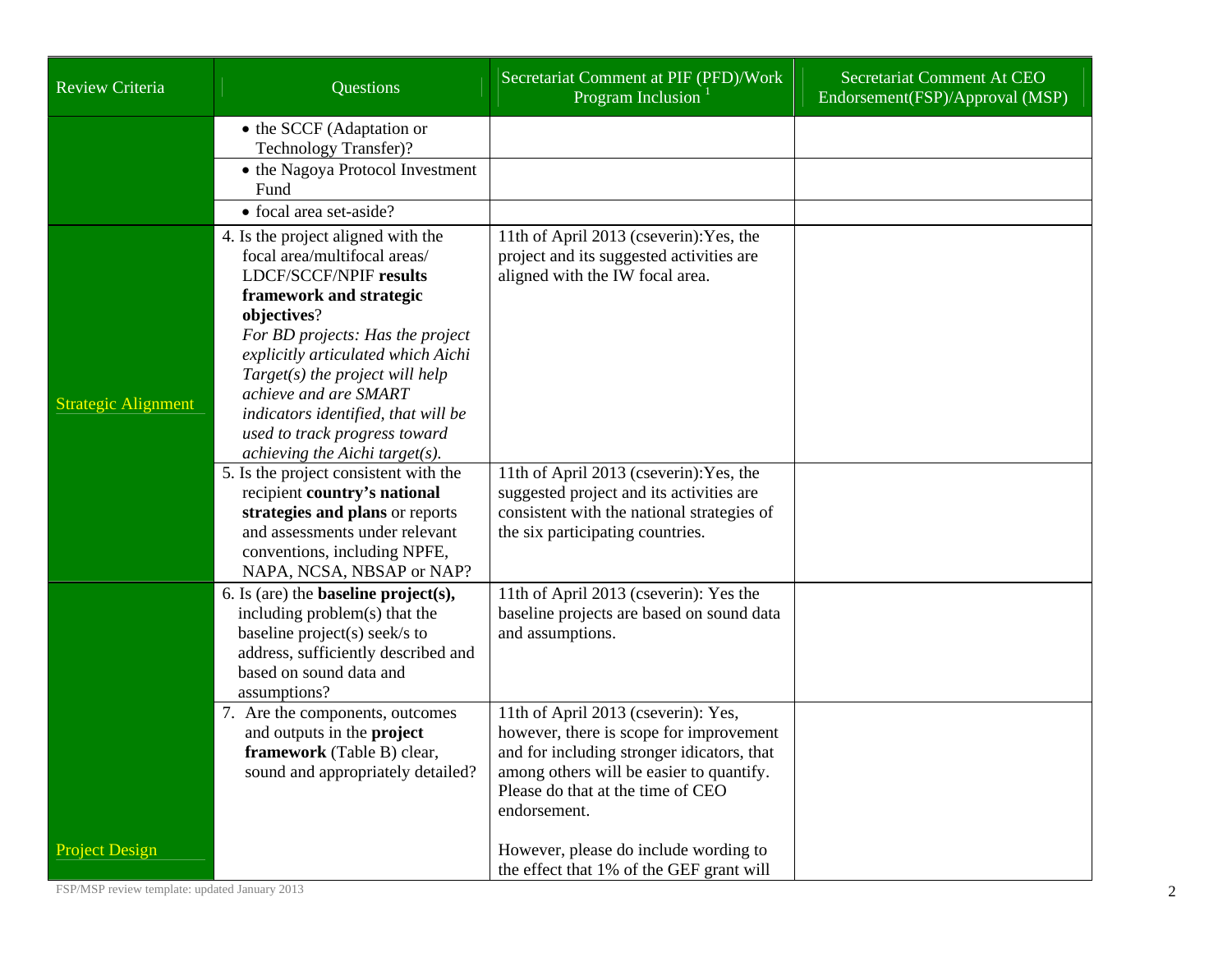| <b>Review Criteria</b> | Questions                                                                                                                                                                                                                                                       | Secretariat Comment at PIF (PFD)/Work<br>Program Inclusion <sup>1</sup>                                                                                                                                                                                                                                                                                                                              | Secretariat Comment At CEO<br>Endorsement(FSP)/Approval (MSP) |
|------------------------|-----------------------------------------------------------------------------------------------------------------------------------------------------------------------------------------------------------------------------------------------------------------|------------------------------------------------------------------------------------------------------------------------------------------------------------------------------------------------------------------------------------------------------------------------------------------------------------------------------------------------------------------------------------------------------|---------------------------------------------------------------|
|                        | 8. (a) Are global environmental/                                                                                                                                                                                                                                | be going towards supporting IWLEARN<br>activities such as creating a website<br>according to IWLEARN guidance,<br>particiaption in WICs and other regional<br>and global IWLERN meetings, produce a<br>minimum of two Expereince notes etc.<br>12th of April 2013 (cseverin): Addressed<br>11th of April 2013 (cseverin): Yes, the                                                                   |                                                               |
|                        | adaptation benefits identified? (b)<br>Is the description of the<br>incremental/additional reasoning<br>sound and appropriate?                                                                                                                                  | global Environment benefits have been<br>identified.<br>The incremental reasoning included is<br>considered to be appropriate.                                                                                                                                                                                                                                                                       |                                                               |
|                        | 9. Is there a clear description of:<br>a) the socio-economic benefits,<br>including gender dimensions, to<br>be delivered by the project, and<br>b) how will the delivery of such<br>benefits support the achievement<br>of incremental/additional<br>benefits? |                                                                                                                                                                                                                                                                                                                                                                                                      |                                                               |
|                        | 10. Is the role of public participation,<br>including CSOs, and indigenous<br>peoples where relevant, identified<br>and explicit means for their<br>engagement explained?                                                                                       | 11th of April 2013 (cseverin): This is ok<br>at this stage, however, please do<br>considerable strengthen the description<br>on how the project wil be engaging with<br>the CSO communities in the countries as<br>well as in the region. Other stakeholders<br>have been been described in more detail<br>and so should the CSO and other relevant<br>stakeholders such as community groups<br>etc. |                                                               |
|                        | 11. Does the project take into account<br>potential major risks, including<br>the consequences of climate<br>change, and describes sufficient<br>risk mitigation measures? (e.g.,<br>measures to enhance climate                                                | 11th of April 2013 (cseverin): Yes, risks<br>have been identified along with potential<br>mitigation measures. It is noted that a<br>couple of risks have been rated Medium<br>to High, please do during project<br>preparation try to address these risks to                                                                                                                                        |                                                               |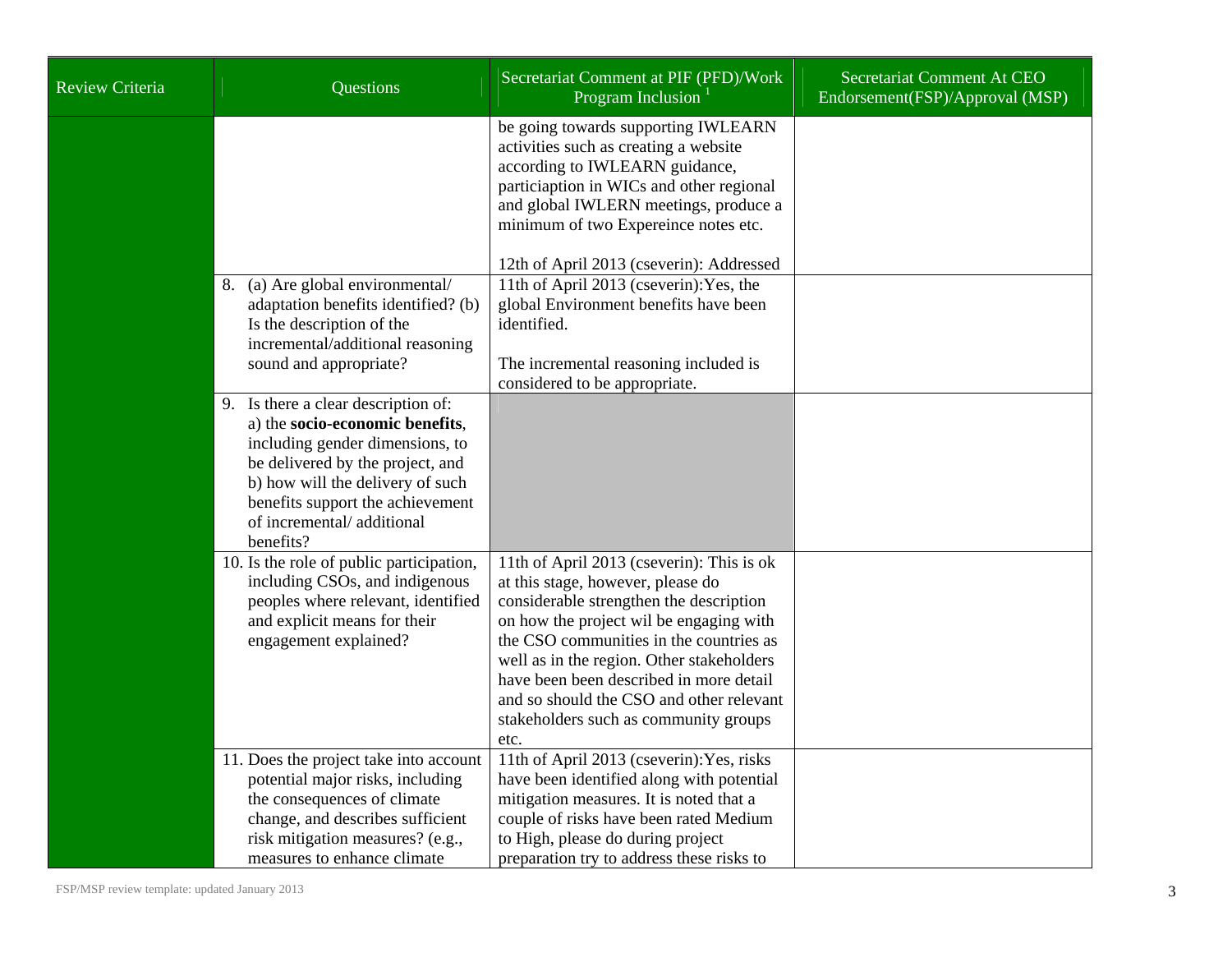| Review Criteria | Questions                                                                                                                                                                                                                                                                                                                                                                                                     | Secretariat Comment at PIF (PFD)/Work<br>Program Inclusion                                                                                                                                                                                    | Secretariat Comment At CEO<br>Endorsement(FSP)/Approval (MSP) |
|-----------------|---------------------------------------------------------------------------------------------------------------------------------------------------------------------------------------------------------------------------------------------------------------------------------------------------------------------------------------------------------------------------------------------------------------|-----------------------------------------------------------------------------------------------------------------------------------------------------------------------------------------------------------------------------------------------|---------------------------------------------------------------|
|                 | resilience)                                                                                                                                                                                                                                                                                                                                                                                                   | see if the potential risks can be lowered<br>through increased engagement with<br>community and fishermens groups.                                                                                                                            |                                                               |
|                 | 12. Is the project consistent and<br>properly coordinated with other<br>related initiatives in the country<br>or in the region?                                                                                                                                                                                                                                                                               | 11th of April 2013 (cseverin): Yes, a<br>number of ongoing regional activities<br>have been identified.                                                                                                                                       |                                                               |
|                 | 13. Comment on the project's<br>innovative aspects,<br>sustainability, and potential for<br>scaling up.<br>Assess whether the project is<br>innovative and if so, how,<br>and if not, why not.<br>Assess the project's strategy<br>$\bullet$<br>for sustainability, and the<br>likelihood of achieving this<br>based on GEF and Agency<br>experience.<br>Assess the potential for<br>scaling up the project's | 11th of April 2013 (cseverin): The<br>proposed project will facilitate concerted<br>actions of participatory and sustainable<br>approaches to scaling up, replication of<br>more sustainable trawling methods that<br>will limit the bycatch. |                                                               |
|                 | intervention.<br>14. Is the project structure/design<br>sufficiently close to what was<br>presented at PIF, with clear<br>justifications for changes?                                                                                                                                                                                                                                                         |                                                                                                                                                                                                                                               |                                                               |
|                 | 15. Has the cost-effectiveness of the<br>project been sufficiently<br>demonstrated, including the cost-<br>effectiveness of the project<br>design as compared to alternative<br>approaches to achieve similar<br>benefits?                                                                                                                                                                                    |                                                                                                                                                                                                                                               |                                                               |
|                 | 16. Is the GEF funding and co-<br>financing as indicated in Table B<br>appropriate and adequate to                                                                                                                                                                                                                                                                                                            | 11th of April 2013 (cseverin): Yes the<br>GEF funding and in the Indicated Co-<br>financing is considered to be appropriate.                                                                                                                  |                                                               |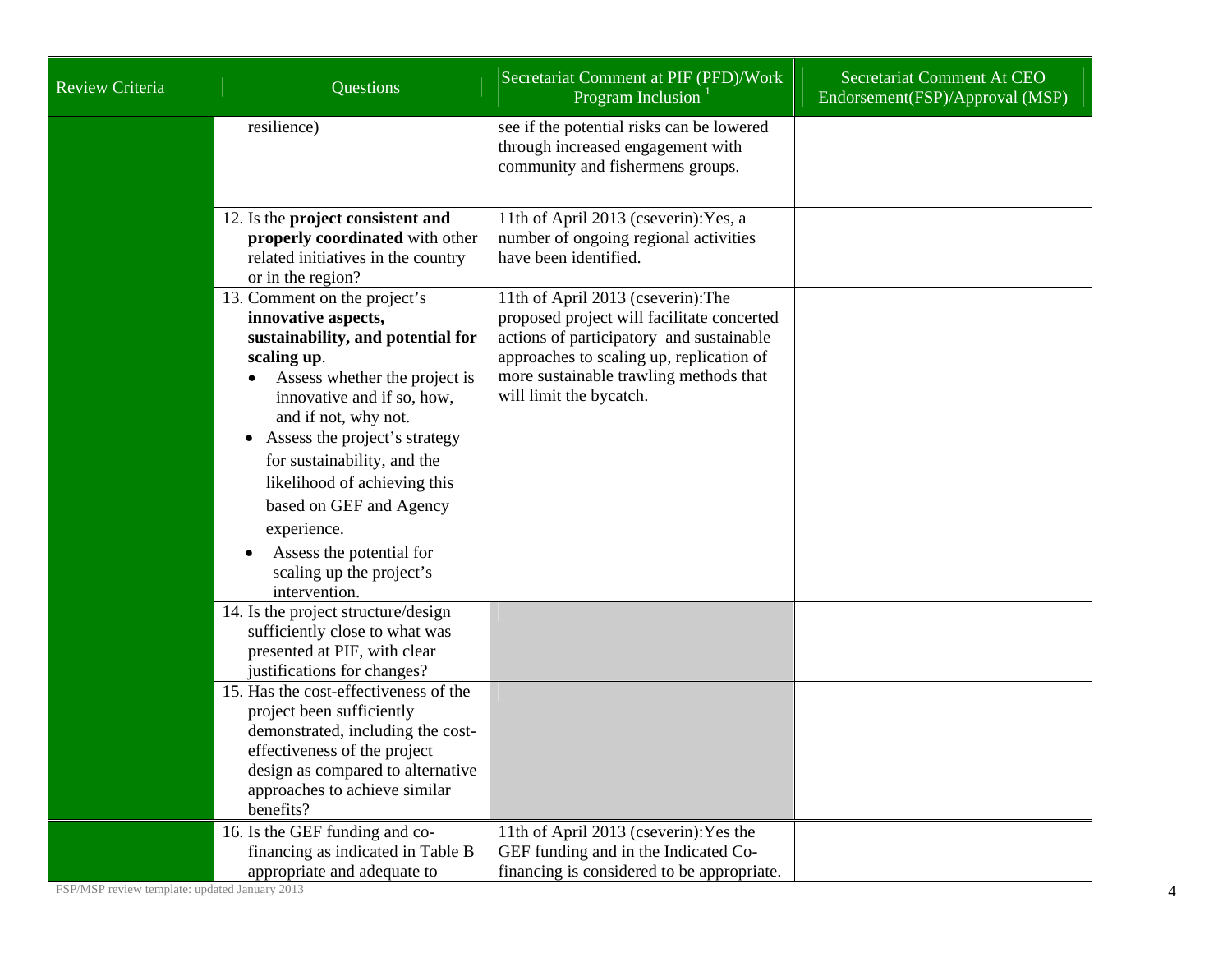| <b>Review Criteria</b>    | <b>Questions</b>                                                                                                                      | Secretariat Comment at PIF (PFD)/Work<br>Program Inclusion <sup>1</sup>                                                       | Secretariat Comment At CEO<br>Endorsement(FSP)/Approval (MSP) |
|---------------------------|---------------------------------------------------------------------------------------------------------------------------------------|-------------------------------------------------------------------------------------------------------------------------------|---------------------------------------------------------------|
|                           | achieve the expected outcomes<br>and outputs?                                                                                         |                                                                                                                               |                                                               |
| <b>Project Financing</b>  | 17. At PIF: Is the indicated amount<br>and composition of co-financing<br>as indicated in Table C adequate?                           | 11th of April 2013 (cseverin): Yes, the<br>amount of Co-financing is adequate and<br>for the Agency, in line with their role. |                                                               |
|                           | Is the amount that the Agency<br>bringing to the project in line<br>with its role?<br>At CEO endorsement: Has co-                     |                                                                                                                               |                                                               |
|                           | financing been confirmed?                                                                                                             |                                                                                                                               |                                                               |
|                           | 18. Is the funding level for project<br>management cost appropriate?                                                                  | 11th of April 2013 (cseverin): Yes, the<br>PM budget is in line with the GEF norm                                             |                                                               |
|                           | 19. At PIF, is PPG requested? If the<br>requested amount deviates from<br>the norm, has the Agency<br>provided adequate justification | 11th of April 2013 (cseverin): Yes PIF is<br>requested and considered to be in<br>accordance with the GEF norm.               |                                                               |
|                           | that the level requested is in line<br>with project design needs?<br>At CEO endorsement/ approval,<br>if PPG is completed, did Agency | PPG is recommended for CEO Approval.                                                                                          |                                                               |
|                           | report on the activities using the<br>PPG fund?                                                                                       |                                                                                                                               |                                                               |
|                           | 20. If there is a non-grant<br>instrument in the project, is<br>there a reasonable calendar of<br>reflows included?                   | <b>NA</b>                                                                                                                     |                                                               |
|                           | 21. Have the appropriate Tracking<br>Tools been included with<br>information for all relevant                                         |                                                                                                                               |                                                               |
| <b>Project Monitoring</b> | indicators, as applicable?                                                                                                            |                                                                                                                               |                                                               |
| and Evaluation            | 22. Does the proposal include a<br>budgeted M&E Plan that<br>monitors and measures results                                            |                                                                                                                               |                                                               |
|                           | with indicators and targets?                                                                                                          |                                                                                                                               |                                                               |
| <b>Agency Responses</b>   | 23. Has the Agency adequately<br>responded to comments from:                                                                          |                                                                                                                               |                                                               |
|                           | $\bullet$ STAP?                                                                                                                       |                                                                                                                               |                                                               |